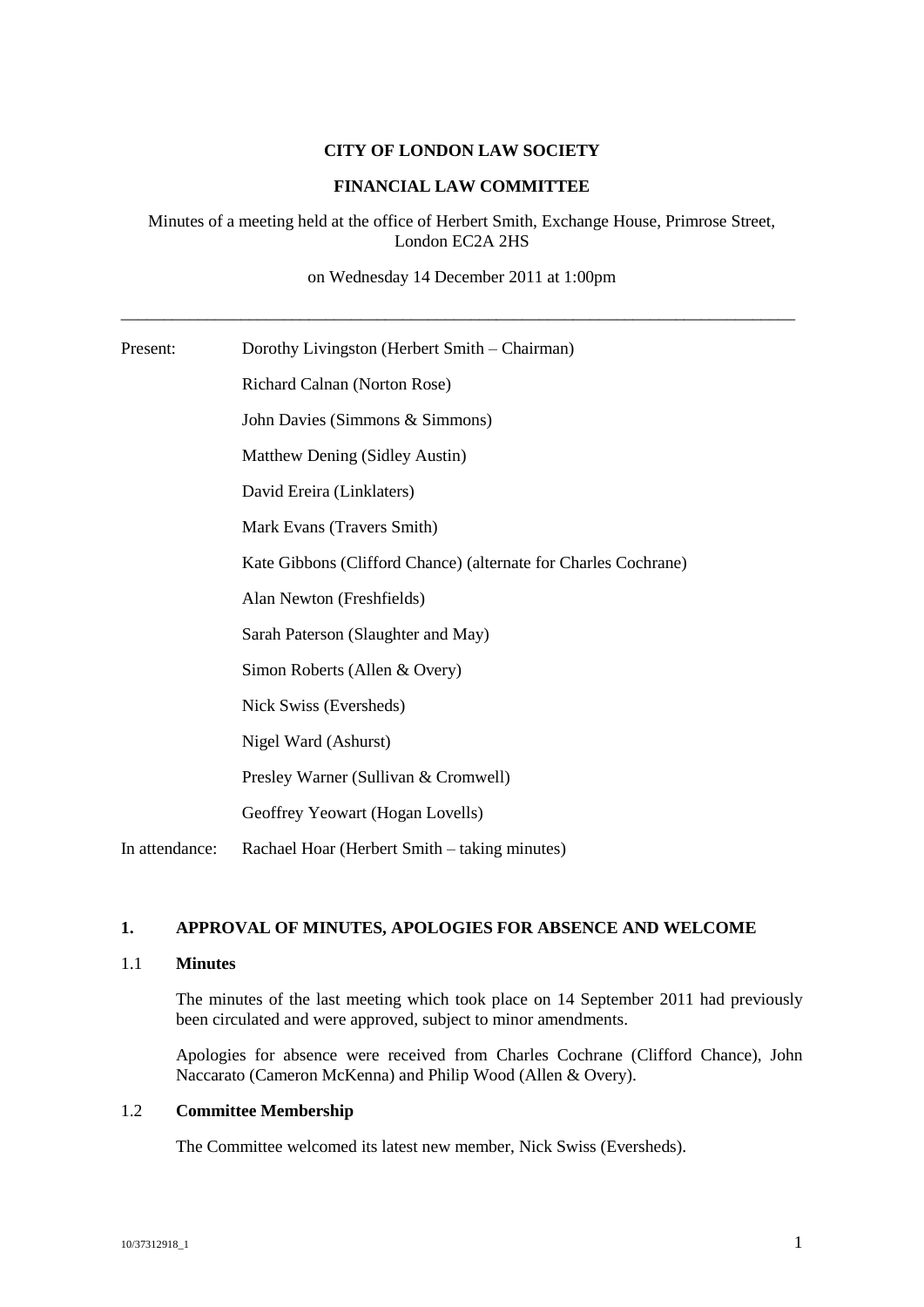## **2. REGISTRATION OF CHARGES**

#### 2.1 **Reform of the law on registration of charges**

It was noted that revised regulations for the registration of charges were awaited from BIS. These were expected to be released in February/March 2012 and would come into force in April 2013.

## 2.2 **Scottish Charges: implementation of the Banking and Diligence Act and Scottish Law Commission paper regarding moveables**

The Committee was reminded that Geoffrey Yeowart and Dorothy Livingston are members of a group advising the Scottish Government on these issues. There was nothing new to report in relation to the Banking and Diligence Act. In relation to security over corporeal and incorporeal moveable property, it was reported that the Scottish Law Commission had published a discussion paper in June this year which proposed that there should be a new type of fixed security right that could cover both corporeal and incorporeal moveable property and that there would be a new online security register of moveable transactions which could be used to register security rights and transfers of financial rights (eg by securitisation and factoring). The consultation period had closed.

The proposals raised concerns among the Committee, and the Committee would monitor further developments.

The B&D Act Group had recently sent a report to the Scottish Government but this had not as yet been published.

### 2.3 **Professor Goode's secured interests project and proposed Committee initiative**

It was agreed that a new working group would be formed to consider changes that might usefully be made to the English security regime. This would be led by Richard Calnan.

## 2.4 **Secured Lending Reform Bill 2010-11 (Private Members' Bill sponsored by George Eustice)**

The Committee was reminded that the premise of this Bill was to stop banks foreclosing on property. Government support of the Bill would be required for it to proceed any further. The second reading had moved to 20 January 2012.

*Afternote: The second reading has now moved to 30 March 2012. The Committee should also note the Financial Services (Regulation of Deposits and Lending) Bill (second reading 30 March 2012), another private members' bill.*

## **3. LEGAL OPINIONS GUIDE**

The Committee was reminded that the Committee's new Legal Opinions Guide had been finalised and was now available on the CLLS website. Geoffrey Yeowart was thanked for his role in chairing the working party. The Committee agreed that it would be beneficial for the working party to continue to consider some further issues.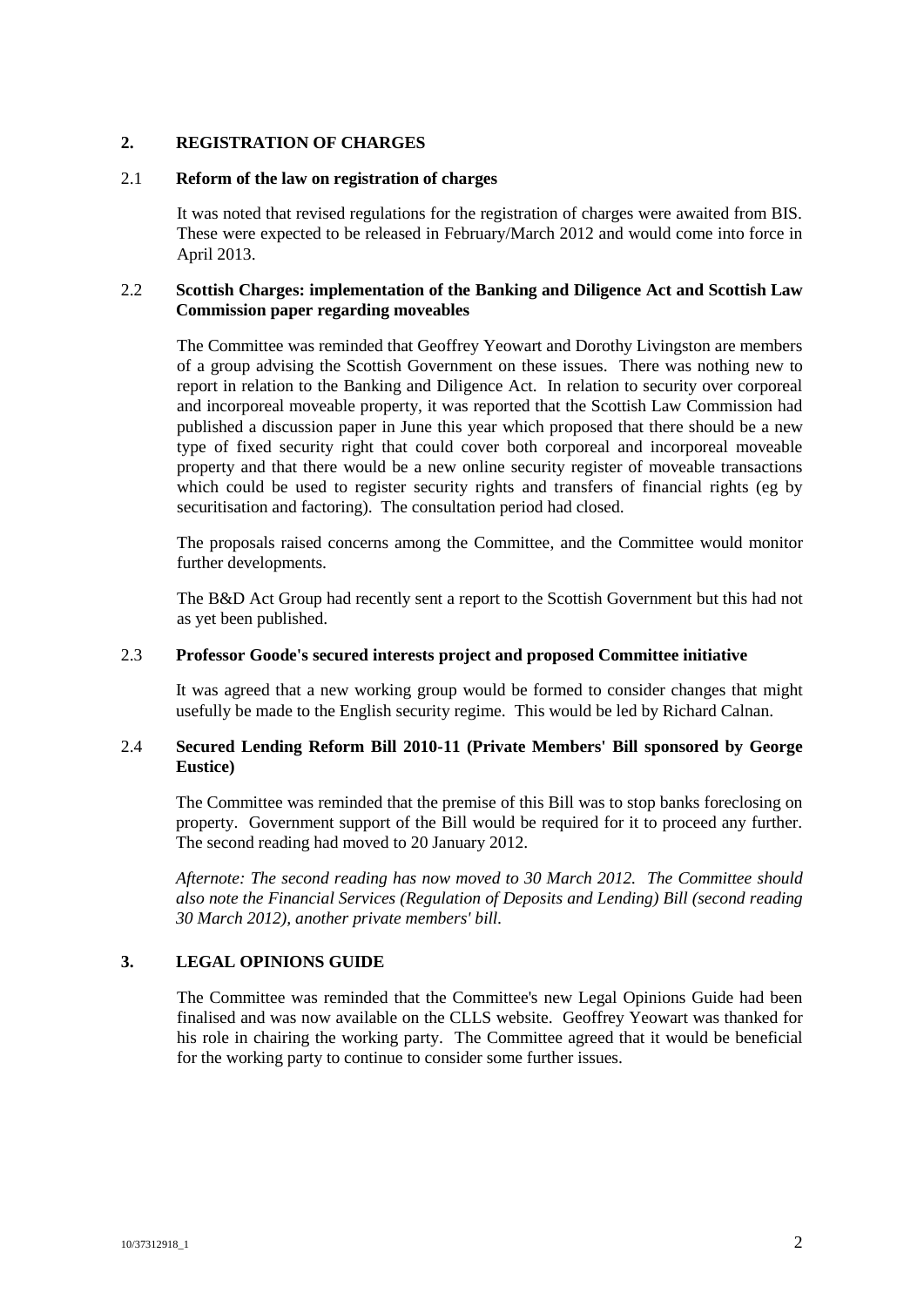# **4. FINANCIAL STABILITY**

#### 4.1 **Euro issues**

It was noted that the eurozone crisis is creating legal challenges and that in relation to finance agreements there is unlikely to be a "one size fits all" solution. Governing law and jurisdiction clauses were likely to be key to outcomes in the event of breakup or reduction of the membership of the eurozone.

#### 4.2 **Independent Commission on Banking (ICB)**

The Committee was reminded that the ICB report had been released in September which included recommendations for:

- ring fencing of domestic and investment banking operations
- more stringent capital requirements
- (insured) depositor preference in bank insolvencies
- new bail-in powers

It was thought that the proposals would be legislated early next year with full implementation in 2019 to coincide with Basel III. The Committee continued to be of the view that there were potentially very significant effects on transactional matters which would require considerable adjustment to documentation and to the type of fundraising used by UK regulated banks. The Committee should consider this further when the Government's response to the ICB became available.

It was reported that an announcement by the Treasury was expected on 19 December.

*Afternote: On 19 December the Chancellor announced that the Government intends to implement most of the recommendations made in the ICB report (the recommendations for more stringent capital requirements are to be watered down).*

## 4.3 **Banking Liaison Panel (sub groups: code of practice, small companies, building societies)**

DL reported that the ICB recommendations were the centre of discussions at the last BLP meeting.

*Afternote: See Treasury website for minutes and HMG response to ICB.*

## 4.4 **Revised state aid regime for banks in financial difficulty**

It was noted that a paper had been issued by the EU Commission on 1 December 2011 which had, in view of market conditions, approved different pricing for guarantees issued by different States.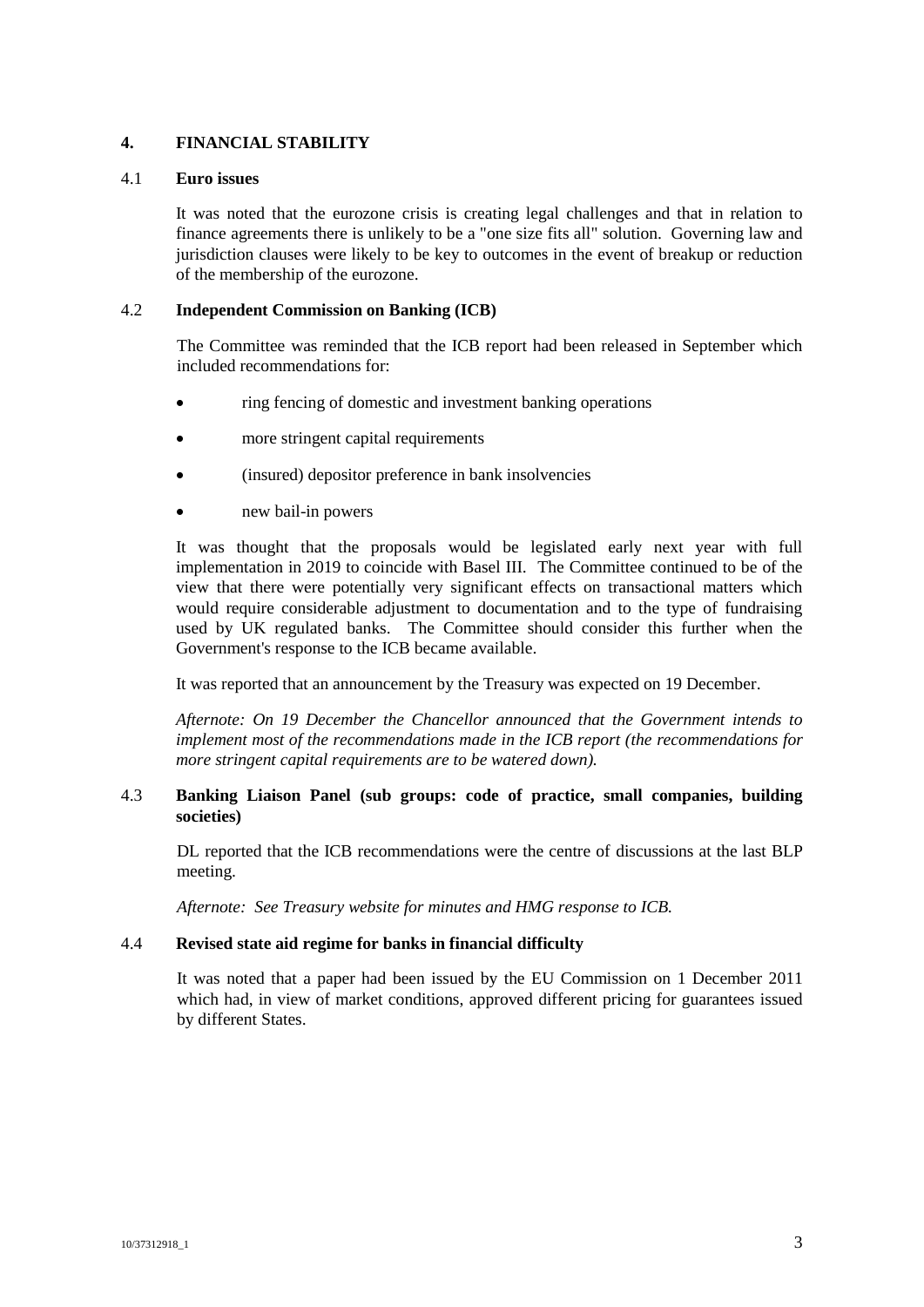## **5. INSOLVENCY**

#### 5.1 **Insolvency Service consultation on Petition Reform (Nov 2011)**

The Committee was reminded that in November the Insolvency Service had issued a consultation on Reform of the Process to Apply for Bankruptcy and Compulsory Winding Up. The Committee noted the following areas of concern:

- 5.1.1 **Section 127 Insolvency Act:** This provision, rendering void any disposition of the debtor's property made after the commencement of winding-up proceedings, will continue to apply, but as there will be no filing at court of the winding-up application under the proposed regime, and no advertisement of the application, counterparties will not have any way of knowing whether or not section 127 applies. This could be an issue for business sales, banks running current accounts etc;
- 5.1.2 **Scope:** The proposals (such as the requirement to accompany a statutory demand with a notice telling the debtor where to get "free, independent debt advice") could be inappropriate where debts are owed by large companies;
- 5.1.3 **Test of Insolvency:** The proposals seem to assume that compulsory winding-up petitions are served on the basis of a statutory demand or unsatisfied judgment. Statistically, this is normally the case, but there is no real consideration of how applications based on impending illiquidity (section  $123(1)(e)$ ) or balance sheet insolvency (section 123(2)) would be treated; and
- 5.1.4 **Provisional Liquidation:** The proposals do not contemplate the circumstances in which provisional liquidation becomes necessary, in order to preserve the company's assets.

It was decided that the Committee should liaise with the CLLS Insolvency Committee to formulate and agree a response on these points if possible. It was also noted that the consultation closes on 31 January 2012.

David Ereira agreed to speak to the chairman of the Insolvency Committee to take matters forward.

*Afternote: the Insolvency Committee's response is available on the CLLS website and refers to these issues.*

## 5.2 **EU Communication – latest developments on Cross Border Crisis Management**

It was reported that a draft EU Directive concerning co-ordinated resolution management for financial institutions is expected to be issued early next year.

## **6. LEHMAN/NORTEL PENSIONS CASE**

It was noted that the appeal in *Bloom v The Pensions Regulator* [2011] EWCA Civ 1124 is unlikely to be heard by the Supreme Court before quarter one of 2013.

## **7. FSA CONSULTATION ON COLLECTIVE INVESTMENT SCHEMES**

It was noted that in the FSA's proposed changes to the Collective Investment Schemes sourcebook published in September, a question had been posed as to whether a loan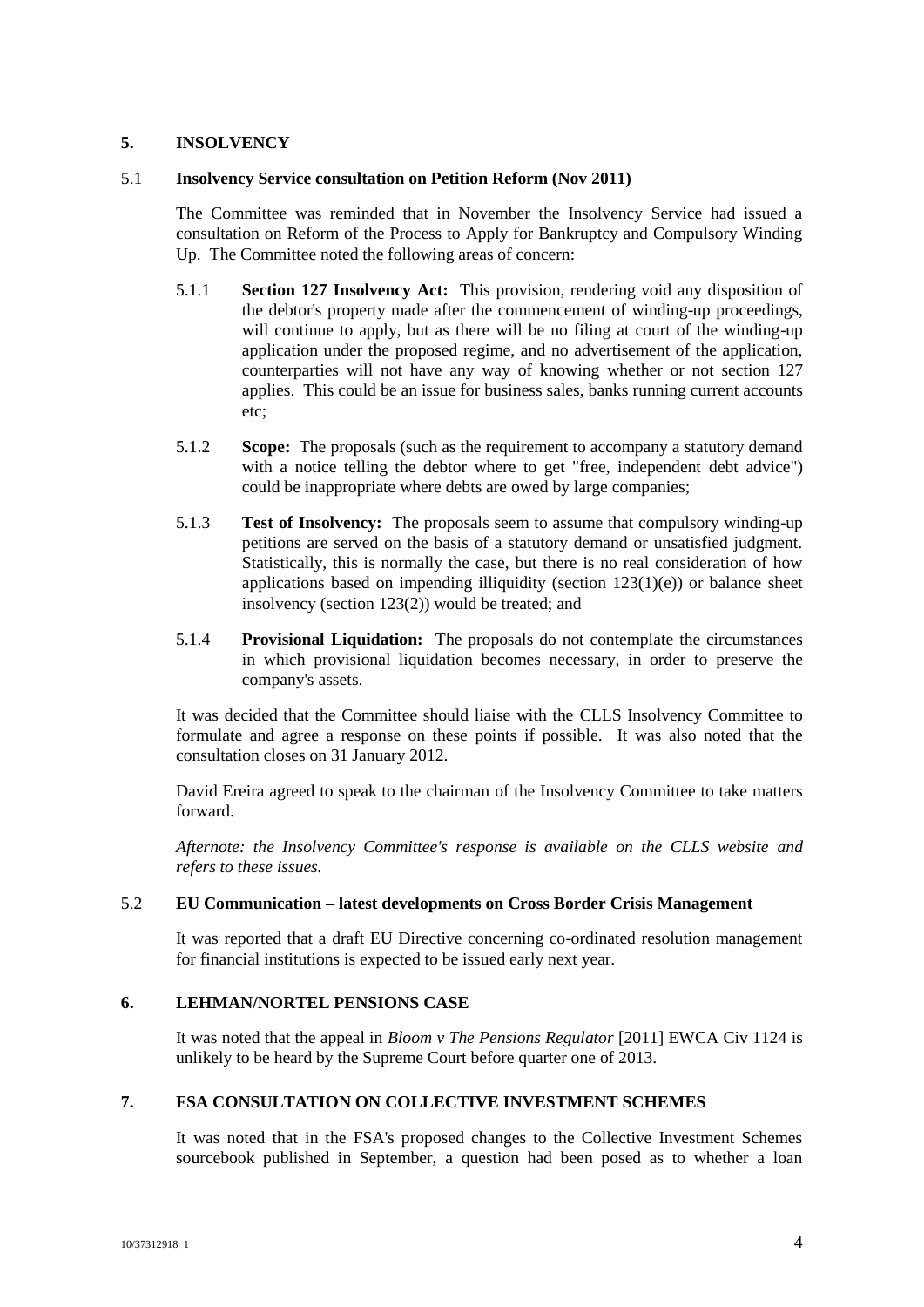participation may be a transferable security or a debenture. The Committee's attention was also drawn to the response of the Company Committee of the Law Society dated November 2011. The Committee decided that a short response on this point should be prepared. Kate Gibbons agreed to liaise with Mark Evans in formulating a draft letter.

*Afternote: it was decided after further inquiry that discussions between LMA and the FSA were already addressing this issue and there was no need for the Committee to comment.*

## **8. BIS CONSULTATION ON AUDIT EXEMPTIONS**

The Committee noted that BIS had issued a Consultation on reducing the audit and accounting requirements for some companies in September. The Committee's attention was drawn to two of the proposals:

- Dormant subsidiaries will not be required to prepare or file accounts and will be exempt from audit.
- If certain criteria are met, subsidiaries within a group will not be required to have an audit of their individual statutory accounts. The subsidiaries will still be required to prepare and file accounts, but one of the main criteria for taking the exemption will be that the ultimate parent must guarantee the debts (but not the wider liabilities) of the subsidiary.

The Committee was concerned that the second proposal was a form of automatic veil piercing or collective group responsibility, and could therefore be misleading to third parties, eg lenders. Also bankruptcy remote SPVs (which were essential in some financings) could be impacted.

*Afternote: In the event the Committee did not prepare a response, but the point appears to have been raised by other respondents.*

## **9. EU PROPOSAL FOR A EUROPEAN ACCOUNT PRESERVATION ORDER**

It was noted that since the last meeting the Committee's response had been finalised, sent to the Ministry of Justice and is available on the CLLS website. The CLLS Litigation Committee response, which made many of the same points, is also on the CLLS website. The Government has now decided that the UK should exercise its right to opt out of the proposal, but should continue to negotiate to see if the proposal can be made acceptable for later opt-in. This approach was in line with the representations of both CLLS Committees and several other bodies, including the BBA, and was to be welcomed.

The Committee would keep a watching brief on further developments.

## **10. EUROPEAN CONTRACT LAW REFORM – COMMON FRAME OF REFERENCE**

It was noted that a draft regulation for a Common European Sales Law had been published by the Commission. This would insert an alternative set of contract law rules into the legal systems of each Member State which could be chosen by contracting parties as the governing law for a sales contract. However, as it would not deal with transfer of title or related tort or delict issues, it would still require a choice of national law to cover these